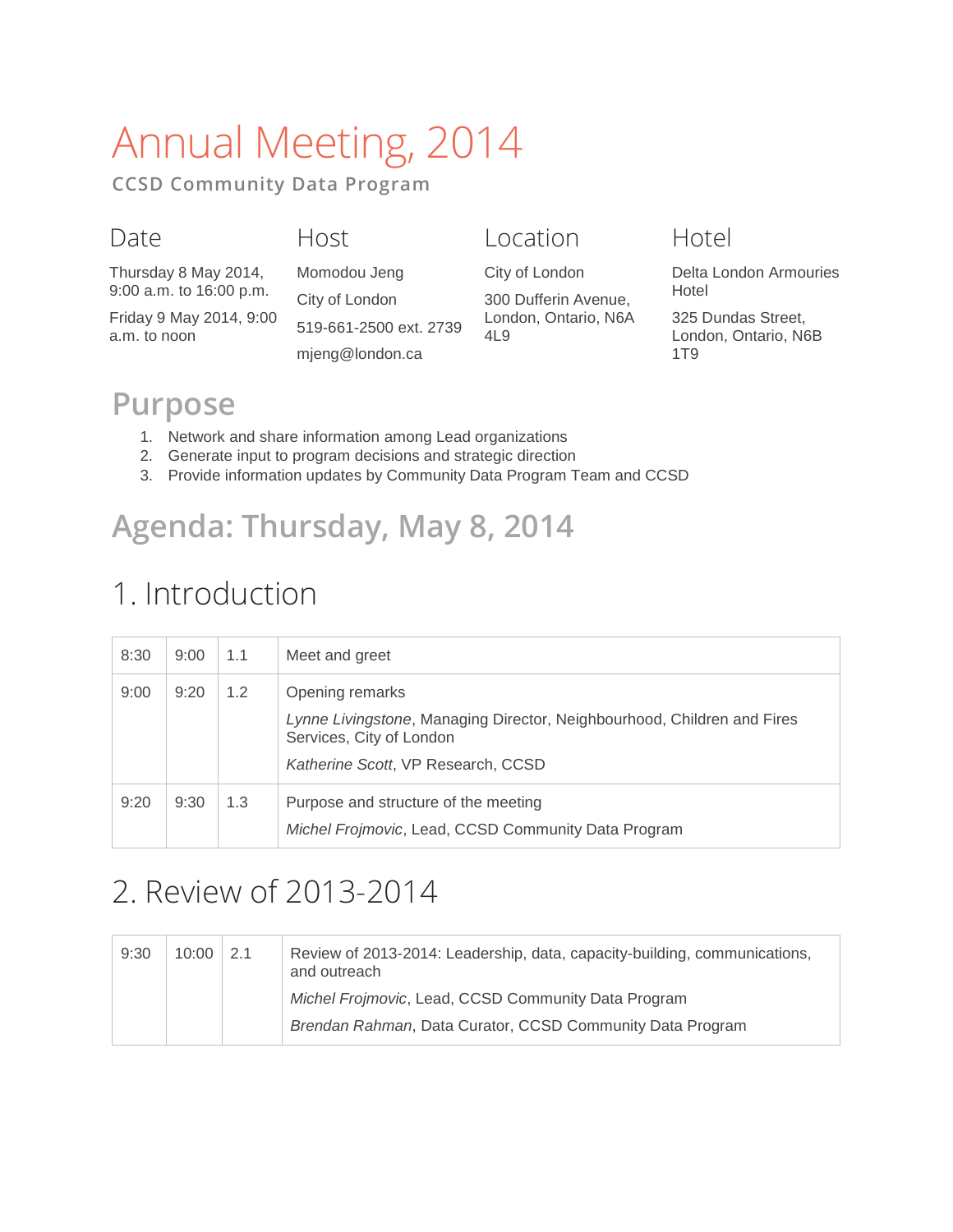# Morning break

10:00 a.m. to 10:15 a.m.

### 3. Presentations by members on data use cases

| 10:15 | 10:30 | 3.1 | Review of data usage in 2013-2014<br>Brendan Rahman, Data Curator, CCSD Community Data Program                          |
|-------|-------|-----|-------------------------------------------------------------------------------------------------------------------------|
| 10:30 | 11:30 | 3.2 | Presentations of data use cases by consortia                                                                            |
|       |       |     | Auburn Larose, Health Promotion Specialist, Wellington-Dufferin-Guelph<br><b>Public Health</b>                          |
|       |       |     | Veronique Dryden, Planner, Information and Intelligence, Integrated Planning<br>Division, Regional Municipality of Peel |
|       |       |     | Cheryl Hitchen, Manager, Community Programs Administration, City of<br>Kingston                                         |
|       |       |     | Brenda Dales, Executive Director, Peterborough Social Planning Council                                                  |
| 11:30 | 11:45 | 3.3 | Data use case open discussion and show-and-tell                                                                         |

### Lunch

11:45 a.m. to 1:00 p.m.

# 4. Plans for 2014-2015

#### **4.1 Program leadership**

| 13:00 | 13:10           | 4.1.1 | Work plan and budget for 2014-2015<br>Michel Frojmovic, Lead, CCSD Community Data Program |
|-------|-----------------|-------|-------------------------------------------------------------------------------------------|
| 13:10 | $13:20$   4.1.2 |       | <b>ACTION:</b> Discuss, modify, and approve budget and work plan for 2014-2015            |
| 13:20 | 13:30           | 4.1.3 | <b>ACTION:</b> Select and approve new Steering Committee members                          |

#### **4.2 Data purchase and access**

| 13:30 | $13:45$ $4.2.1$ | Introducing Schedule B for 2014-2015, including carry-over from 2013-2014<br>and custom geographies |
|-------|-----------------|-----------------------------------------------------------------------------------------------------|
|       |                 | Brendan Rahman, Data Curator, CCSD Community Data Program                                           |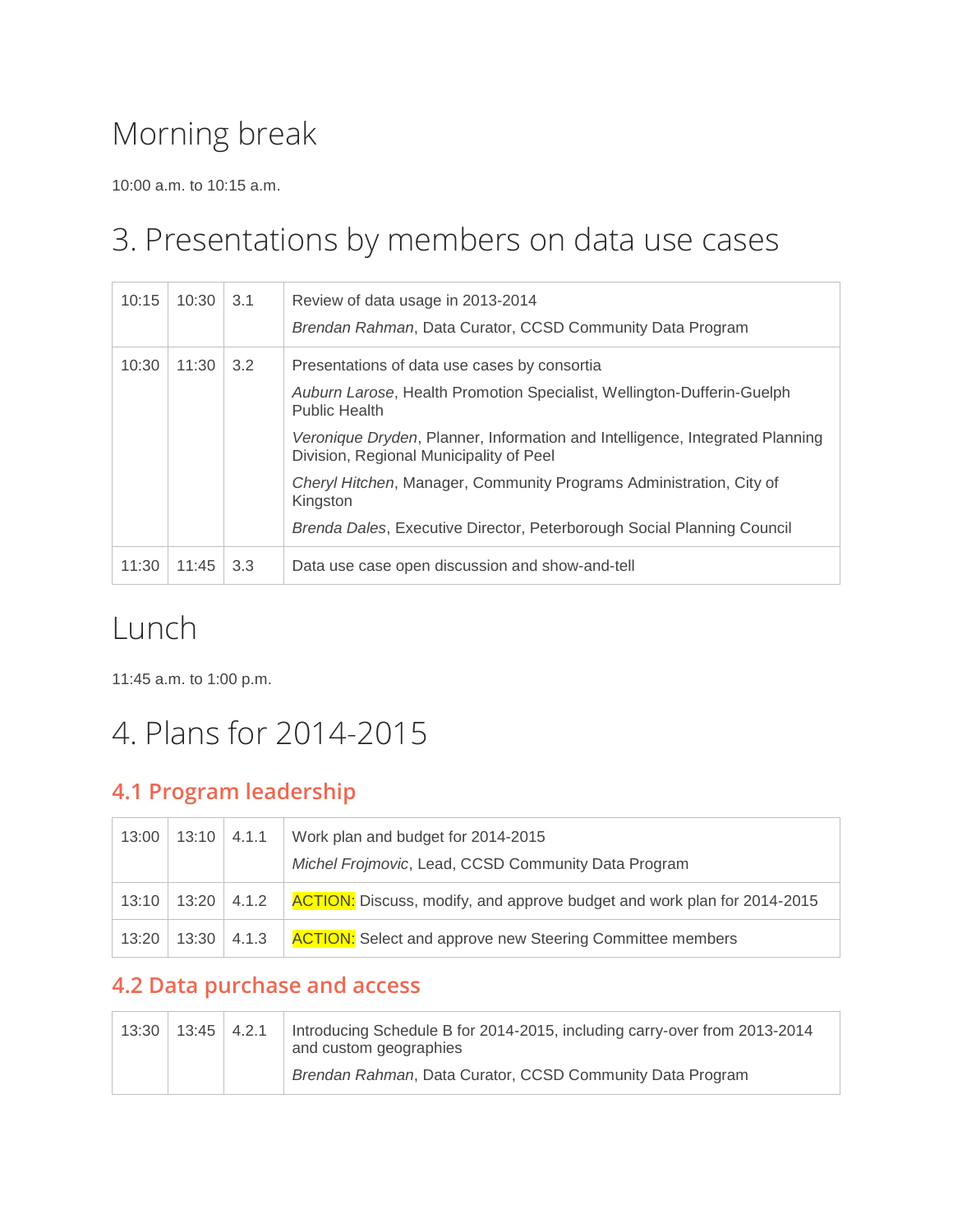| 13:45 | 14:00 | 4.2.2 | <b>ACTION:</b> Discuss, modify, and approve Schedule B for 2014-2015                                                                    |
|-------|-------|-------|-----------------------------------------------------------------------------------------------------------------------------------------|
| 14:00 | 14:10 | 4.2.3 | Data usage objectives for 2014-2015<br>Brendan Rahman, Data Curator, CCSD Community Data Program                                        |
| 14:10 | 14:20 | 4.2.4 | New community data.ca catalogue and upcoming changes to user<br>management<br>Brendan Rahman, Data Curator, CCSD Community Data Program |
| 14:20 | 14:30 | 4.2.5 | Reminder about Schedule C<br>Michel Frojmovic, Lead, CCSD Community Data Program                                                        |

# Afternoon break

14:30 p.m. to 14:45 p.m.

#### **4.3 Train people and build capacity**

| 14:45 | 14:55 | 4.3.1 | Product Profile: Shifting from product-specific guides to thematic and how-to<br>reference documents<br>Brendan Rahman, Data Curator, CCSD Community Data Program |
|-------|-------|-------|-------------------------------------------------------------------------------------------------------------------------------------------------------------------|
| 14:55 | 15:00 | 4.3.2 | ENVISION: Reduced investment in 2014-2015 and assistance available from<br>the CDP Team<br>Vivianne Vacias, Data Analyst, CCSD Community Data Program Team        |

#### **4.4 Communications and sharing results within the network**

| 15:00 | 15:05 | 4.4.1 | CDP communications update: newsletters and commitment to bilingualism<br>Brendan Rahman, Data Curator, CCSD Community Data Program Team         |
|-------|-------|-------|-------------------------------------------------------------------------------------------------------------------------------------------------|
| 15:05 | 15:20 | 4.4.2 | CCSD.ca and CCSD's new communication strategy<br>Nancy Shipman, VP Communications, CCSD                                                         |
| 15:20 | 15:30 | 4.4.3 | Working towards a publication on social development in Canadian cities and<br>communities<br>Katherine Scott, Lead, CCSD Community Data Program |

#### **4.5 Build and foster partnerships**

| 15:30 | 15:40 | 4.5.1 | Outreach: Membership objectives, Community Analytics, and FCM's Quality of<br>Life Reporting System, relationships with universities |
|-------|-------|-------|--------------------------------------------------------------------------------------------------------------------------------------|
|       |       |       | Michel Frojmovic, Lead, CCSD Community Data Program                                                                                  |